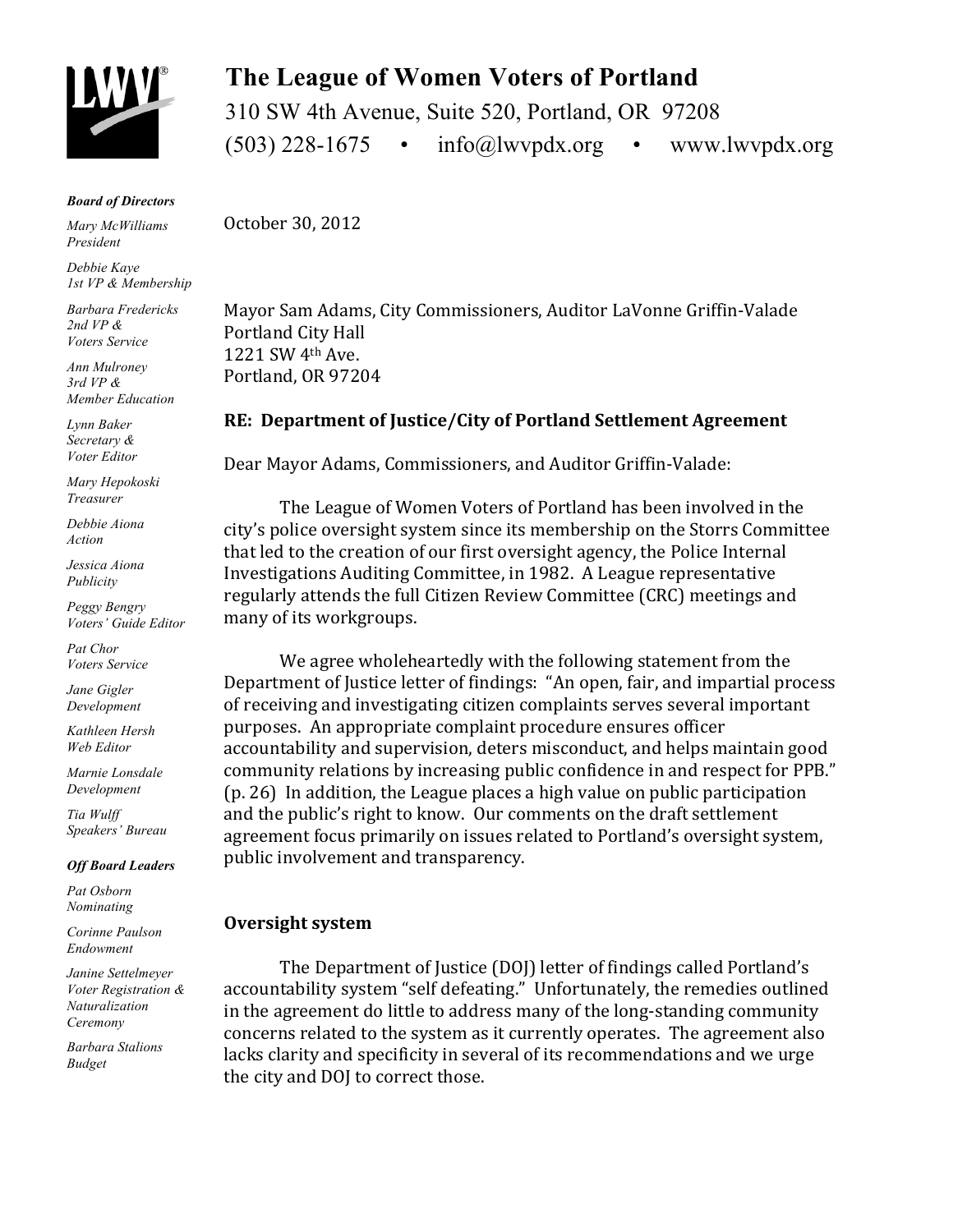It is encouraging to note that the agreement calls for all allegations of excessive use of force to be investigated unless IPR believes there is clear and convincing evidence that no misconduct occurred. We assume this means that use of force cases will no longer be eligible for mediation and suggest that this be added to the document.

Unfortunately, DOJ did not include in the agreement a recommendation from its letter of findings that states, "All allegations which, if true, would amount to a violation of policy should be investigated."  $(p. 28)$  IPR currently decides on the merit of a complaint without the information it would garner from a full investigation. A requirement to investigate all potential violations of policy should be added to the agreement. 

In the letter of findings, the DOJ raised concerns about the large number of complaints resolved through the Service Improvement Opportunity designation, yet there is no mention of this issue in the agreement. The community has recommended that, at a minimum, these types of cases be eligible for appeal or reconsideration. This should be addressed in the agreement.

The DOI points to the confusion over possible findings in misconduct cases in its letter of findings, yet does not provide explicit direction in the agreement. Several years ago, the Portland Police Bureau (PPB), with no public input, changed the possible findings of sustained, exonerated, insufficient evidence and unfounded to the current findings of sustained, unproven and exonerated. According to Eileen Luna-Firebaugh's expert review, the new findings took Portland outside the norm and she recommended returning to the original findings. We urge the DOJ to add this to the agreement. 

The agreement calls for improvements that will be of benefit to the complainant in filing and tracking his or her complaint. It also requires the city to provide case-related documents to the complainant. Given the resistance the city has exhibited in the past to a similar suggestion from the community to provide items like police reports and other public records to the complainant, more specific direction should be included in the final agreement.

In the spirit of making the system more accessible and easier to navigate for the complainant, complainants should have the right to attend the Police Review Board hearing related to their case and survivors or the families of individuals involved in shootings or deaths in custody cases should have the right to appeal findings to the Citizen Review Committee (CRC).

Auditor LaVonne Griffin-Valade has stated that she is amenable to an expert review of the oversight system sometime in the next year. We hope that the DOJ investigation will not end up serving as a substitute for such a review. Although some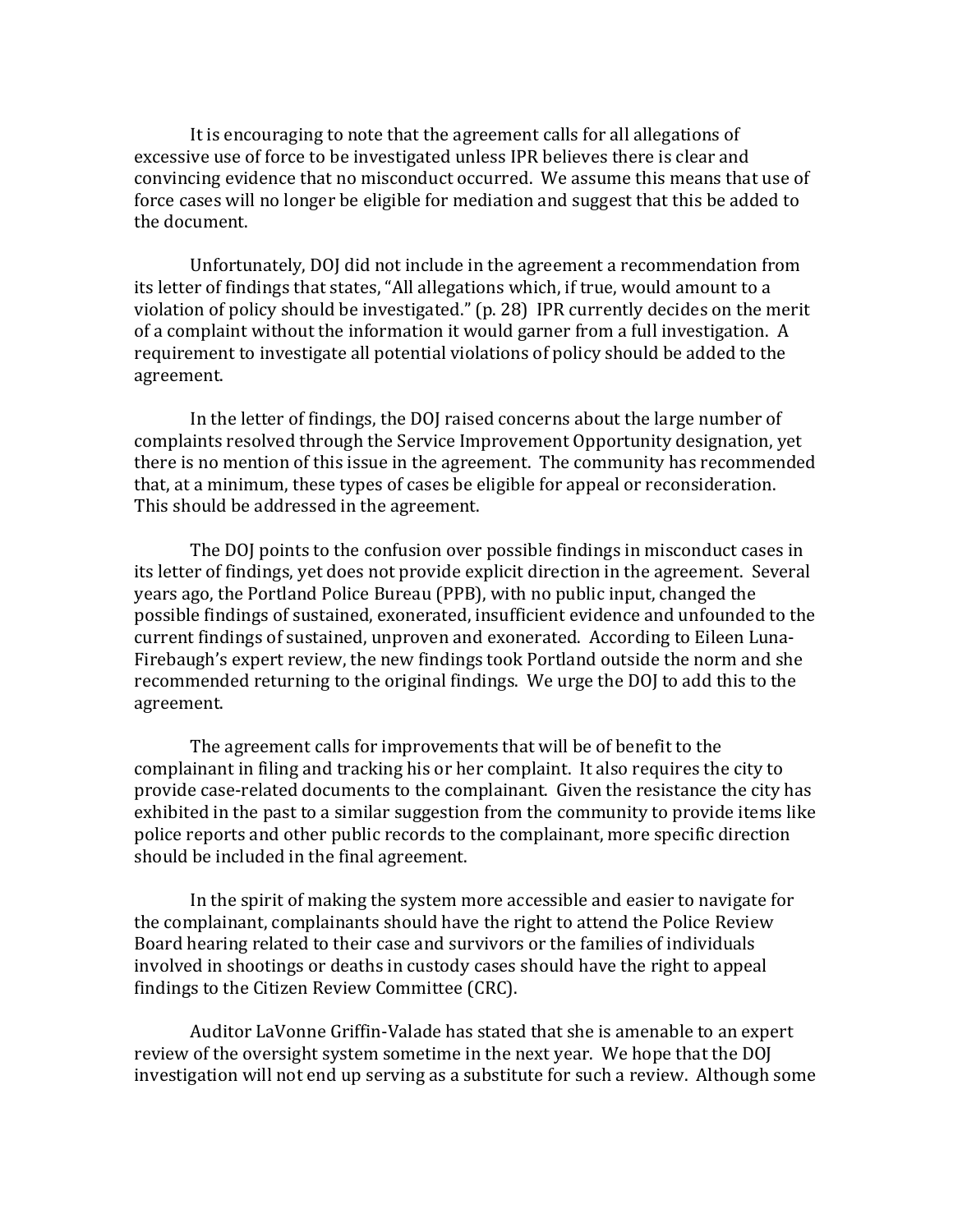attention was devoted by the DOJ to the workings of the IPR and CRC, the oversight system did not receive the scrutiny it deserves.

## **Citizen Review Committee**

The CRC performs an extremely important function in our community by hearing appeals of misconduct cases and serving as a window into the workings of the Police Bureau through its reviews and audits of closed cases. In the years since its creation, the community has recommended that CRC's role be strengthened. Instead, the agreement fails to address the most troublesome issues and creates a degree of uncertainty around others.

The CRC operates under the "reasonable person" standard of review in its appeal hearings. In her extensive examination of the system, Eileen Luna-Firebaugh recommended changing this deferential standard to something more appropriate. The Police Oversight Stakeholder Committee, CRC and community organizations have echoed that recommendation. It is disappointing that the agreement maintains the status quo.

In cases where the CRC believes it needs more information to make a good decision at an appeal hearing, it can request that Internal Affairs (IA) conduct additional investigation. IA is under no obligation to carry out that request and the ordinance does not provide clarity on how to resolve the resulting impasse. The provision in the DOJ letter of agreement that entitles CRC to make one request for additional investigation only muddies the water. The confusion and wrangling that occur during appeal hearings in the presence of the complainant and public over this issue and the standard of review only serve to erode trust in the system.

We appreciate the DOJ's desire to shorten the length of time it takes for a complaint to work itself through the appeal process, but think it is unrealistic to ask the CRC to complete the entire process in 21 days. CRC members are volunteers, most have jobs and families and the city is fortunate to have such talented and hard working individuals willing to serve. Each appeal hearing requires substantial preparation by CRC members and considerable discussion and deliberation at both the case file review and the full hearing. A more realistic timeline should be established. 

The League supports the increase in the size of the CRC from nine to 11 members, but is puzzled by the provision that calls for maintaining the quorum at its current size of five members.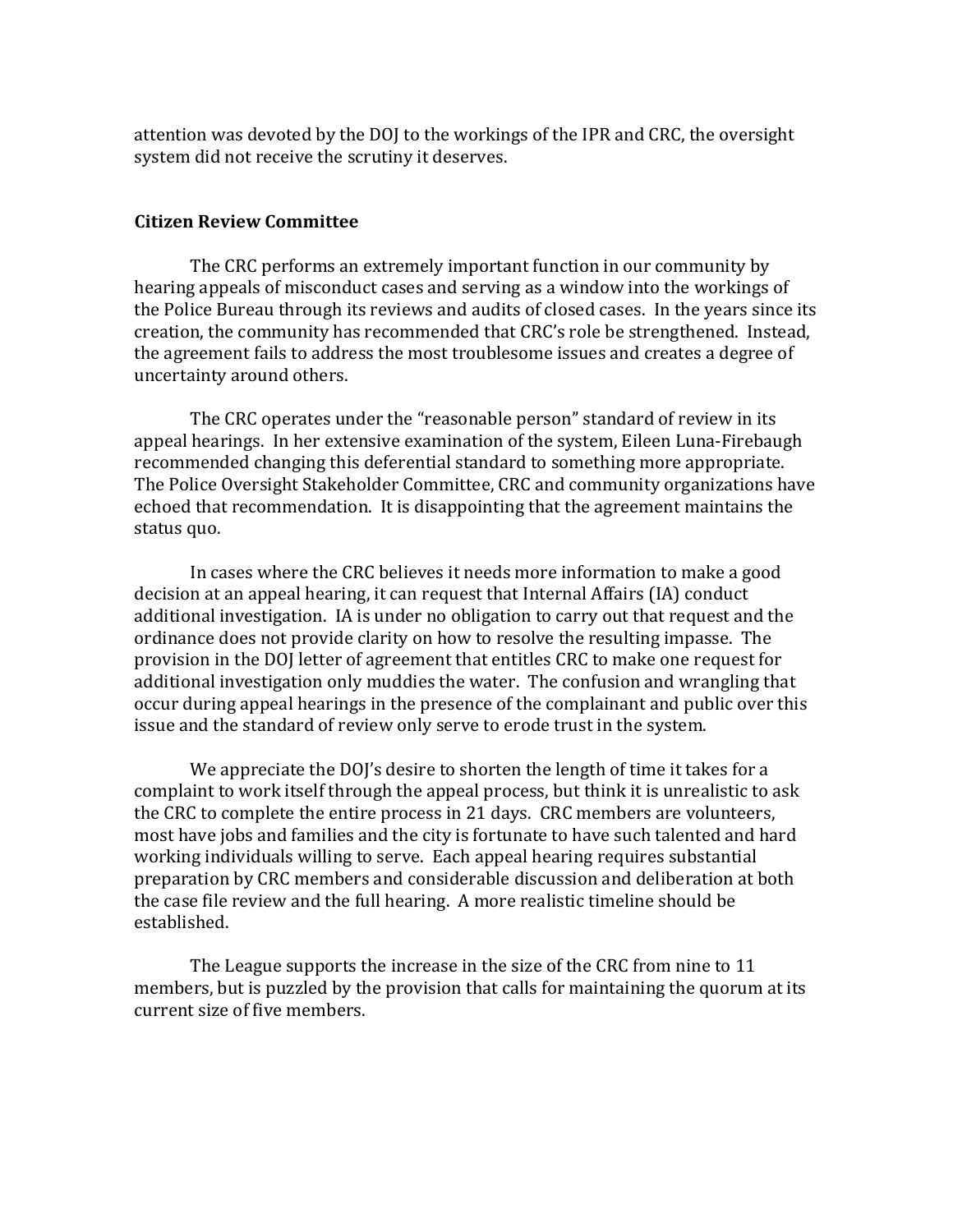#### **Independent Police Review Division**

Since its inception, the IPR has had the authority to conduct independent investigations, although it never has. Many in the community do not trust a system in which the police investigate other police and have called repeatedly on IPR to begin conducting independent investigations, perhaps starting with certain types of cases. The DOJ letter of agreement points out that currently, both IPR and IA have the authority to conduct investigations, provided that IPR interviews of PPB officers are conducted jointly with IA. We are encouraged to see that the DOJ has directed the city to develop a plan that eliminates the redundant interviews in order to enable IPR to conduct meaningful independent investigations when it determines they are necessary. With the addition of three new IPR investigators, we hope to see a time when IPR utilizes its authority to conduct independent investigations.

There are two instances in the letter of agreement where it is not clear that IPR will retain the power to monitor IA investigations. In the definitions section, the Professional Standards Division (PSD) definition (p. 13) states that one of PSD's responsibilities is "conducting or overseeing all internal and administrative investigations of PPB officers, agents, and employees arising from complaints," but is silent on the role of IPR in misconduct cases. Furthermore, on p. 27, the agreement states that if audits of After Action Reports show evidence of misconduct those cases should be reported to PSD. It should be made clear that IPR will retain its ability to participate in and monitor all misconduct cases led by IA.

#### Public involvement, transparency and reporting

The League strongly supports measures that ensure the public's right to know the public's business. The letter of agreement contains a number of requirements for audits and reporting that will serve to keep bureau staff, decision makers, advisory committees and the public informed. The agreement states quite clearly that all audits and reports related to the implementation of this agreement be publicly available.  $(p. 57)$  We are concerned, however, that in some cases this is spelled out in regards to a specific audit or report and in others the document is silent.

In light of the importance of effective training, it is encouraging to see that the training plan will be reviewed and updated annually. It is essential that solicitations for public input go beyond the Training Advisory Council and also include the public at large, CRC and other interested parties. This is especially critical because, from what we understand, Training Advisory Council meetings will not consistently be open to the public. With this in mind, the letter of agreement should stipulate that the Training Advisory Council meetings must be open to the public when draft training plans and data from quarterly reports on patterns and trends in officers' use of force are presented.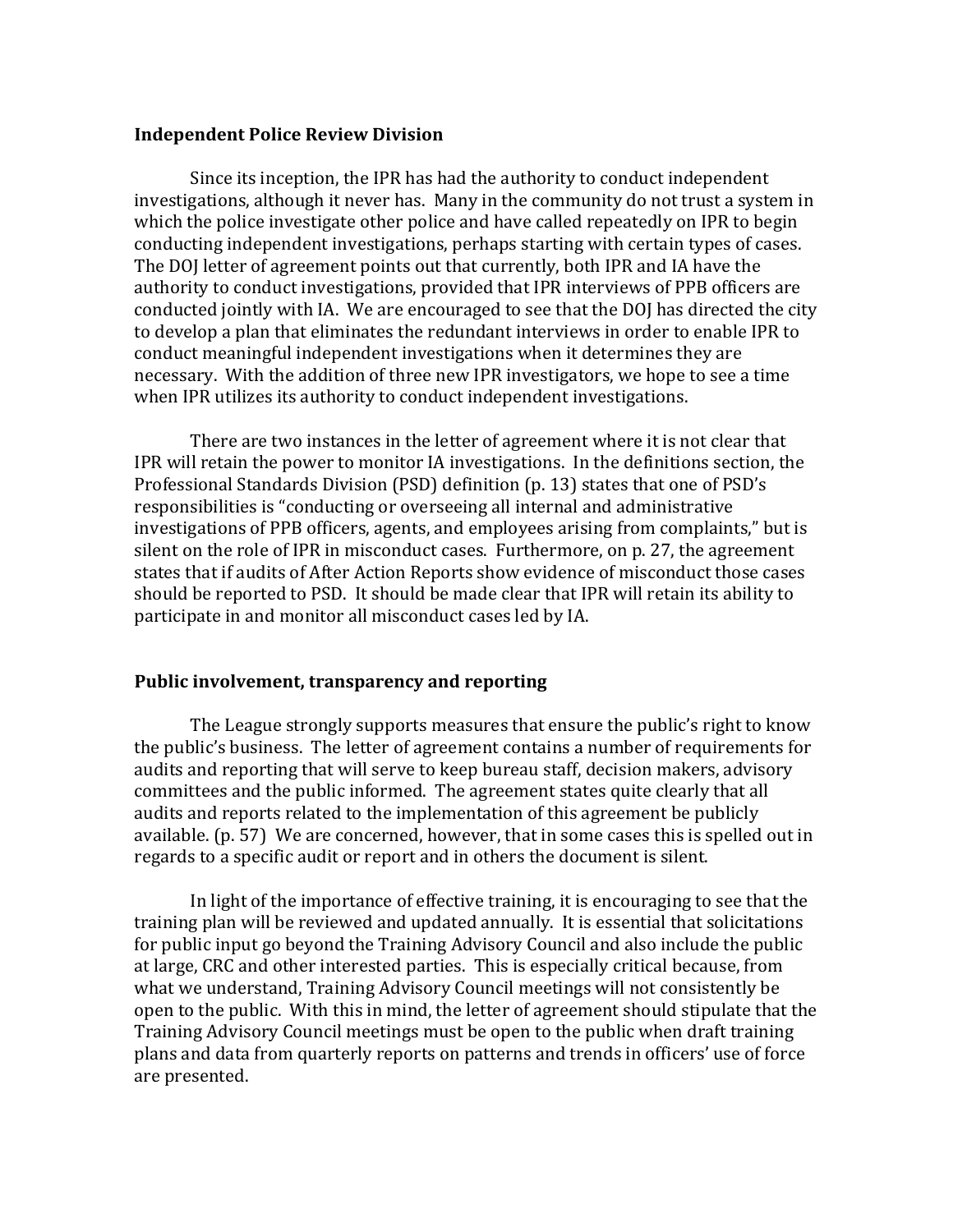The Portland Police Bureau annual report also will be a valuable tool for the public and we appreciate the fact that community members will have the opportunity to provide input to the Community Outreach Advisory Board (COAB) before it is finalized. In addition to presenting the report in each precinct area, it also should be presented at a City Council hearing with an opportunity for the public to offer testimony. 

The COAB will provide community oversight of the implementation of the agreement and we appreciate the effort to offer more than one avenue for gaining membership. The police officer members of the board should serve in a truly advisory capacity and limit their participation to requests for information. We are concerned, however, about what will happen to the work of the Community Police Relations Committee. It is making headway on its project to address institutional racism within the PPB and also is charged with analyzing traffic and pedestrian stop data for evidence of biased-based policing. These efforts need to continue.

The requirements to enhance the Employee Information System are welcome, but given the long-standing lack of information and general confusion about the system, we suggest building in some level of outside monitoring and reporting to ensure that it is operating as intended.

In its letter of findings, the DOJ pointed to a number of serious deficiencies in PPB policies and training. These deficiencies lie at the heart of the DOJ's finding that PPB engages in unnecessary and unreasonable force during interactions with people who have mental illness. While we welcome the many opportunities for public information and participation outlined in the letter of agreement, there should be greater involvement by the community in development of bureau policies. In the past the League has suggested that draft directives be presented at monthly CRC meetings with the public in attendance given time to comment. Chief Reese recently requested public comment on new policies related to force and the Crisis Intervention Team. Perhaps the COAB would be an appropriate venue for this to occur. Regardless of how it is accomplished, the public must have input in Bureau policy development.

#### **Other issues**

As long time monitors of the CRC we have read and heard disturbing reports about absent or delayed medical care for individuals involved in encounters with the police. The findings letter points this out in stark terms, but it is not addressed adequately in the settlement agreement. We concur with the statement from the findings letter and urge inclusion of this in the settlement agreement.

Instead, there should be a bright line rule that whenever an injury occurs or whenever a subject complains of an injury, EMS is summoned. PPB should review its data to determine if officers are routinely procuring medical care at the earliest opportunity and, if not, revise its policies and training accordingly. (p. 37)